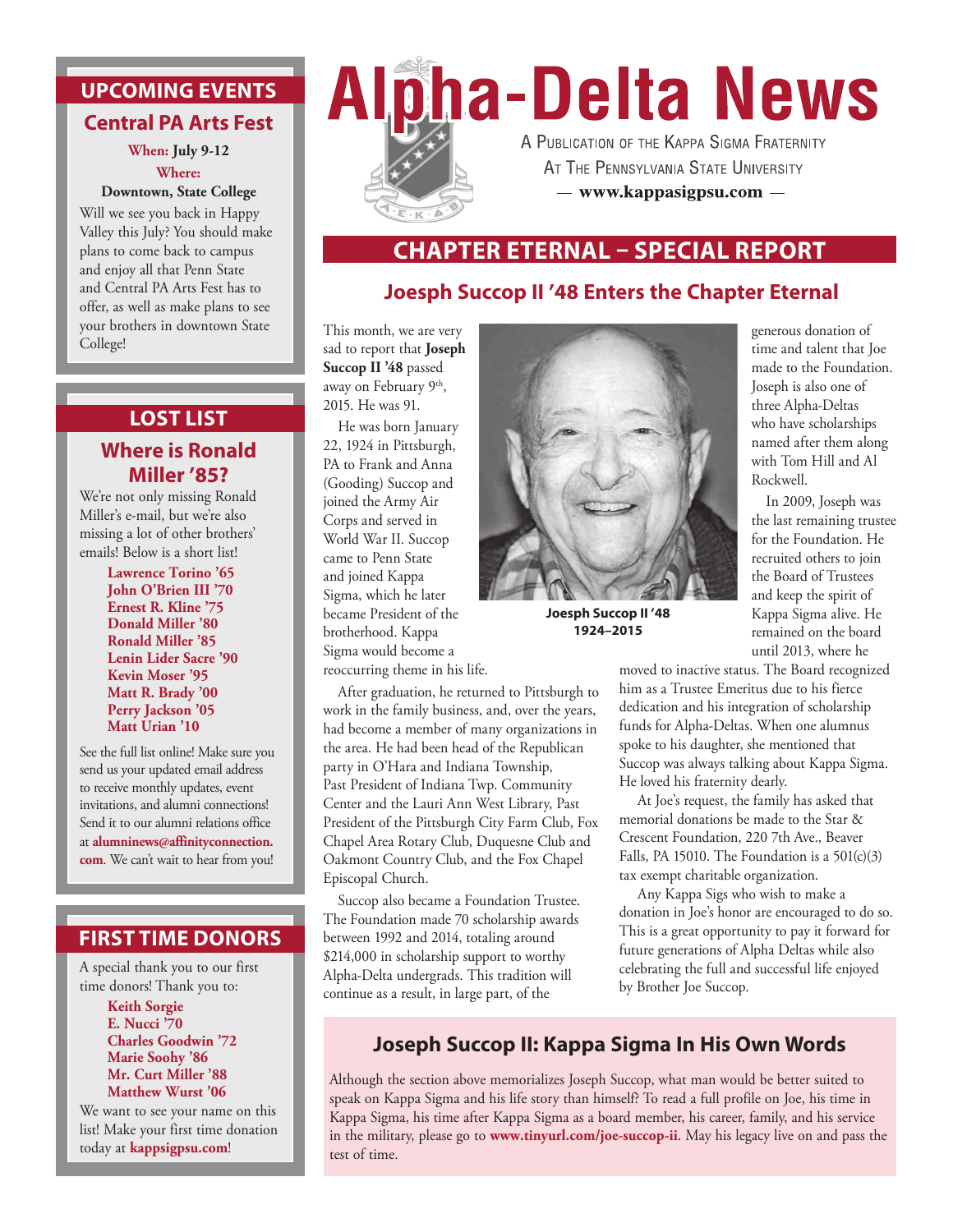# **ANNUAL FUND**



### **It's The 3rd Quarter – Let's Win The Game!**



If you look at the chart, you can see that we are currently sitting at \$10,933.00 and 64 donors. So we're roughly half way

to achieve?

Our giving year starts on September 1<sup>st</sup> of every year. We also set goals for us to reach at the end of the year. This year's goals were set at 140 donors and \$27,500 dollars. We are coming through April and we want to look at our total results – have we grown the 20% that we've set out

there on both accounts — we have some ground to make up!

So, how can we improve in the third quarter of the football game?

If there is one thing to note, Kappa Sigma has managed to stay out of the news, unlike a lot of other fraternities in the United States and Penn State. The actives have kept their noses clean, and have had a good year.

Is the memory of your fraternity worth the investment? The one definitive moment that made your fraternity experience worth it . . . is that worth fighting for?

If you think so, if you've had your moment in the sun with Kappa Sigma, you can show your support online at **www.kappasigpsu.com**. We can still make it to 20%! Show your Kappa Sigma pride today!

# **STAR & CRESCENT FOUNDATION**

### **Men of Vision**

It is believed that in 1959, Al Rockwell asked five acquaintances and brothers to form a charitable Foundation as part of an effort to improve the circumstances of the Kappa Sigma Fraternity at Penn State. The local chapter, known as Alpha-Delta, was in need of a new chapter house, and somehow the idea was sprung that this Foundation might somehow be beneficial to that cause.

As best as we can tell today, that benefit was never realized. Instead, a much greater cause was realized in advancing the academic pursuits of numerous Alpha-Delta members.

The Foundation was formed in 1959, listing assets at that time of \$200, but it lay dormant for over 30 years. Al Rockwell's impact would be felt again upon his joining the Chapter Celestial in 1992. That was the year that the Foundation began making annual awards of scholarships to worthy undergraduate members of the Alpha-Delta chapter. It is believed that a bequest by Al Rockwell, a former Worthy Grand Master of the Kappa Sigma International Fraternity and Alpha-Delta alum, funded the Foundation.

Throughout the Foundation's history until 2009, Thomas A. (Tom) Hill was a fixture in the Foundation. A personal friend of



Rockwell's, he kept watch over the Foundation until it was funded, and then launched the process of awarding scholarships to worthy undergrads in 1992. Tom recruited Trustees to assist in the Foundation's work, but he largely led the effort himself. In 2004, Tom was diagnosed with Alzheimer's Disease, eventually joining the Chapter Celestial in August 2009. By then, Tom's wife, Virginia, had become custodian of the Foundation's records, and the work of the Foundation had fallen squarely on the shoulders of Joseph N. (Joe) Succop, an Alpha-Delta alum.

In 2008, Joe began the process of making sure that the Foundation's assets would be available to assist Penn State students for all time. He simultaneously approached Penn State and Ed Gorkes, working parallel paths to either turn the funds over to Penn State or to secure new leadership for the Foundation.

Joe's efforts with Ed Gorkes paid off, and the Foundation was successfully transitioned to a new generation of Trustees in 2009, all Kappa Sigmas from Alpha-Delta chapter. Joe remained a trustee and joined Chapter Celestial in early 2015 as Trustee Emeritus of the Star & Crescent Foundation.

Today, the Foundation administers scholarships for the benefit of Alpha-Delta undergrads on behalf of itself awarding named awards for Rockwell, Hill and Succop; the Kappa Sigma Endowment Fund in the form of the Bill Simms Award; and on behalf of the Richard G. Miller Memorial Foundation in the form of the Jerry Donovan Leadership Awards. Donovan, an Alpha-Delta and former Worthy Grand Master of the Kappa Sigma International Fraternity himself, was another acquaintance of Rockwell's who has continued to make an impact on Alpha-Deltas well past his time.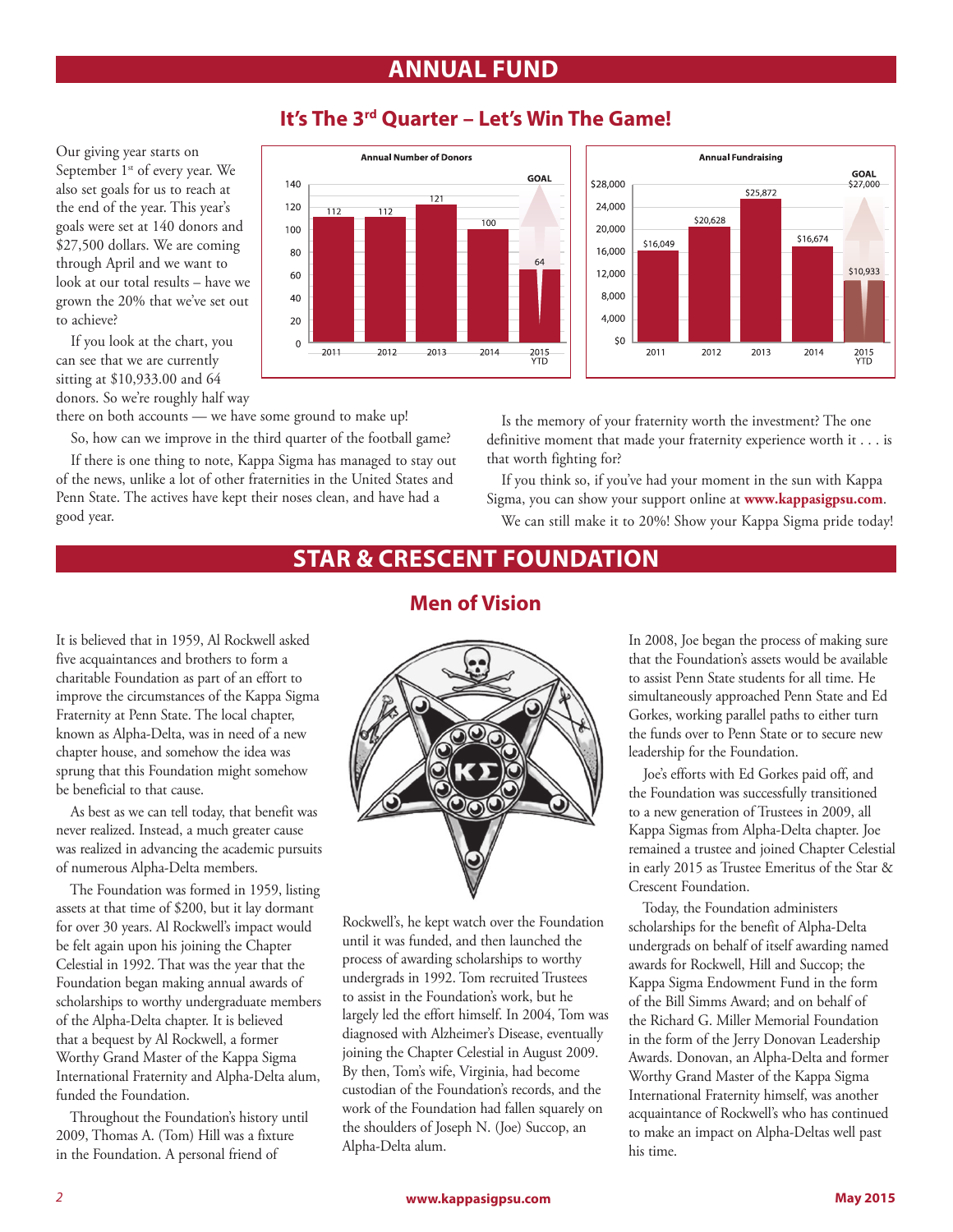# **HONOR ROLL**

### **Thank You Donors!**

We would like to extend our sincerest gratitude to the following people who have been so kind as to give their monetary support to Kappa Sigma. It is greatly appreciated to see our alumni so involved with supporting the chapter.

#### **President's Club (\$1,001-\$2,500)**

Thomas C. Hilbert, 1963 R. Brad Lawrence, 1969

### **Founders' Club (\$501- \$1,000)**

Richard Armstrong, 1981

#### **Star & Crescent Club (\$251-\$500)**

Walter J. Conti, 1952 James E. Lovett Jr., 1952 H. Wesley Link, 1955 Thomas C. McNulty, 1968 Louis F. Koehler, 1969 Michael B. High, 1970 Anthony J. Buzzelli, 1971 V. Paul Spuds O'Brien, 1971 Charles L. Goodwin, 1972 David J. Guerin Jr., 1972 Robert W. Hampton Jr., 1973 John E. Wray Jr., 1973

Donald H. Carretta, 1975 Kim T. Chapman, 1977 Matthew H. Bennett, 1994

#### **Crest Club (\$101 - \$250)**

John T. Flynn, 1955 Wayne A. Pihl, 1956 R. Dean Madden, 1963 Harold D. Schrader, 1965 Willard J. Martin Jr., 1968 Kenneth R. Ewing, 1969 John F. McEnery, 1970 E. Lawrence Nucci, 1970 George L. Strachan III, 1970 Jim G. Lang Jr., 1972 Ronald F. Derzak, 1974 David E. Dick, 1974 James H. Leax Jr., 1974 Curt R. Miller, 1988 John M. Murphy, 1989 Shawn L. Huber, 1996

#### **Blue & White Club (\$51-\$100)**

George (Bing) Bortle, 1954 John T. Rogers, 1963 F C. Baesman, 1964 James A. Ball USAF-Ret, 1965 Terry R. Eshenour, 1966 Philip Xanthopoulos, 1966 Ted H. Perry, 1970 James Preston Charles, 1972 Robert A. Hannegan, 1972 Gary W. Link, 1972 William H. Murdoch Jr., 1973 Bill - Vitori, 1973 Thomas A. Nyquist, 1977 Craig A. McCracken, 1981 Jeffrey Lawrence Reymos, 1991 Marc A. Beard, 1999

#### **Supporting Club (\$1-\$50)**

Keith Sorgie, Harry E. Koch, 1962 Andrew Turner, 1962 Lawrence H. Carter, 1964 Vincent D Di Loreto, 1965 Richard D. Chamberlain, 1971 Michael A. Demoise, 1974 Ralph W. Tolino, 1975 Marie Soohy, 1986 David E. Falchek, 1991 Clinton L. Burks, 1993 Jason M. Lytle, 1997 Nathan J. Wurst, 2002 Matthew Wurst \*, 2006

### *Add Your Name!*

If you would like to join the honor roll of alumni donors, please visit our website and click on donate in the upper righthand corner to show your support! Thank you in advance for your backing!

# **ALUMNI UPDATES**

### **See What Your Fellow Brothers Are Doing!**

#### *Curious what's going on with some of your brothers? See for yourself!*



### **David E. Falchek '91**

(1705 Church Ave, Scranton, PA 18508; **dfalchek@gmail.com**) David earned a second three-year term on the Board of Directors of the American Wine Society. This is the

nation's oldest, and largest, wine consumer organization.

#### **Matthew B. Weisberg, Esq. '97**

(49 Cornell Road, Bala Cynwyd, PA 19004- 2104; **mweisberg@weisberglawoffices.com**) I am the sole proprietor of Weisberg Law. In Pennsylvania and New Jersey, Weisberg Law aggressively focuses on financial, consumer



and real estate litigation (including legal and accountant malpractice, foreclosure defense, civil rights and employment

discrimination, business disputes and consumer fraud). I am married to Tali Weisberg, with whom I have two children, Carter and Chase. The Weisbergs live in Lower Merion, Pennsylvania (Montgomery County). If you are looking to catch-up, kindly e-mail: mweisberg@weisberglawoffices. com (cell: 215-370-7500). Gooch would love to hear from you!

*(SEE THE FULL PROFILE ON PAGE 4!)* 

#### **Thomas E. Tatem, III '98**

#### (26 Springhill Rd, Randolph, NJ 07869-4316 USA; **tommy\_tatem@yahoo.com**)

This probably isn't really news to most as it's about 8 months old at this point, but if you're looking for something here you go: My wife Amy and I welcome another baby girl, Finley Rose Tatem, in July. She's our 4th (and final) baby. She joins big sisters Haleigh (5) and Peyton (3), and big brother Tommy (2). I will be working until I'm at least 90 to pay for college and weddings.

I have one for my friend too, **Darby Neidig ('93)**. Darby recently had his "I love WHAM!" tattoo removed and can now wear tank tops without harassment to Steelers games.